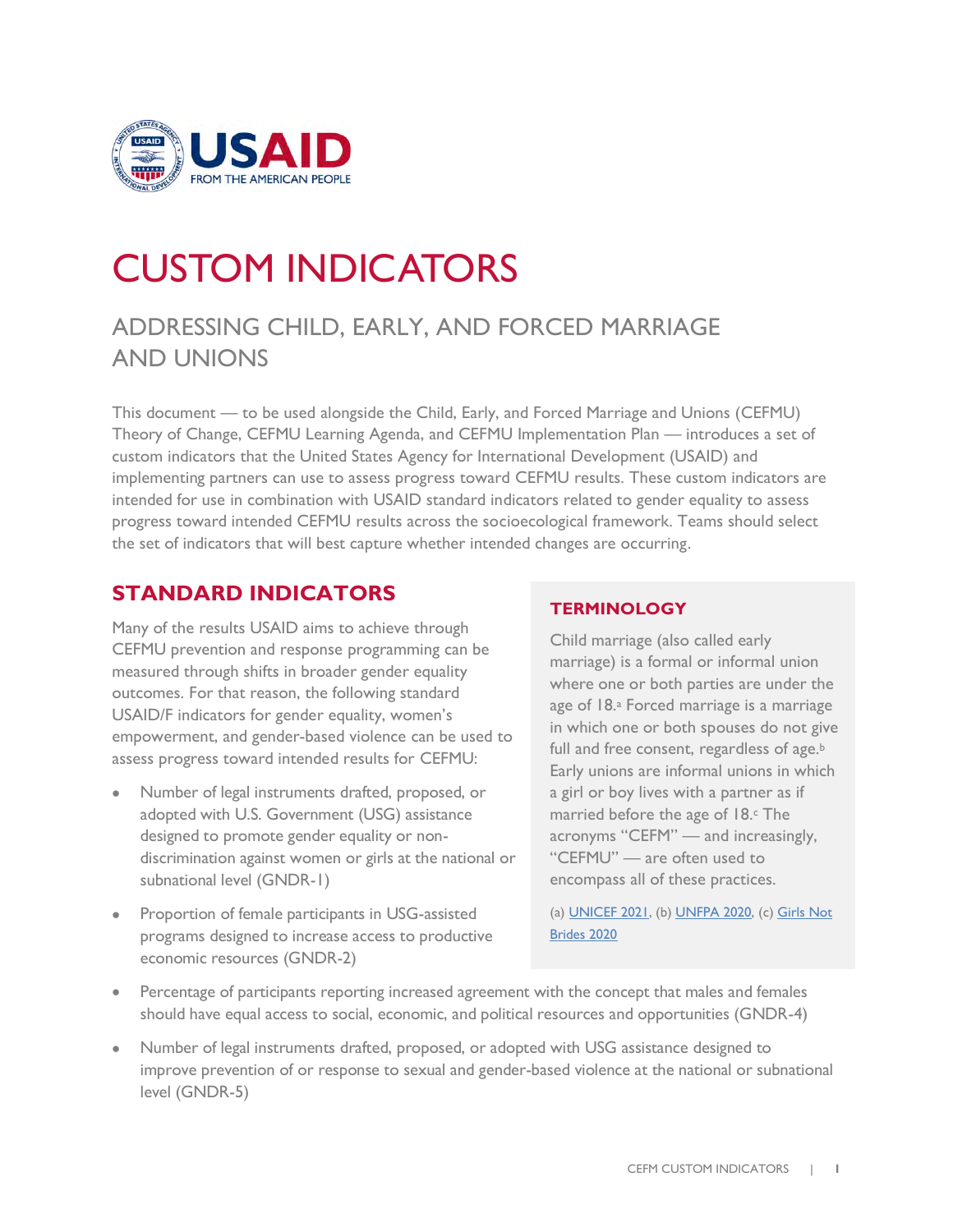- Number of people reached by a USG-funded intervention providing GBV services (e.g., health, legal, psychosocial counseling, shelters, hotlines) (GNDR-6)
- Percentage of organizations receiving USAID support for CEFMU-related work that demonstrate improved performance (adapted from CBLD-9)

## **CUSTOM INDICATORS FOR CEFMU**

#### **ESSENTIAL CEFMU PREVALENCE INDICATORS**

The following are indicators that are essential to capture the scale of CEFMU in a country or region. These data are collected and made publicly available for most USAID countries via the Demographic and Health Surveys, Multiple Indicator Cluster Surveys, or national censuses. These data are representative at the national level, with subnational disaggregation often possible. Localized data can be collected via community- or program-level surveys.

- Percentage of women/men ages 20–24 who were first married or in union by age 18
- Percentage of women/men ages 20–24 who were first married or in union by age 15
- Median age at first marriage, female/male

#### **INDICATORS OF PROGRAMMATIC SUCCESS**

Taking into account the type of intervention, many relevant metrics of progress can be captured through surveys of individuals in the target catchment area and population, reviews of administrative data and legislation, reports of implementing partners, and monitoring reports, particularly when measured at appropriate time points. The following indicators can help to demonstrate progress at the individual, household, community, and institutional levels:

- Percentage of married girls/boys who say they wanted to get married at the time that they were married
- Percentage of girls who have life goals beyond roles of mother, wife, and homemaker, disaggregated by age and marital status
- Percentage of parents who support their child's decision to pursue roles and goals beyond those of mother, wife, and homemaker
- Percentage of parents who envision roles and trajectories for their daughters beyond those of mother, wife, and homemaker, disaggregated by sex of parent
- Percentage of unmarried girls/boys who are confident in their ability to pursue alternatives to CEFMU
- Percentage of adolescent girls who report having a say in important decisions (i.e., regarding schooling, marriage, finances, sex, pregnancy, childbearing), disaggregated by age and marital status
- Percentage of parents who say they will not marry their sons/daughters before the age of 18
- Percentage of parents who say they will not marry their sons/daughters to a girl/boy younger than 18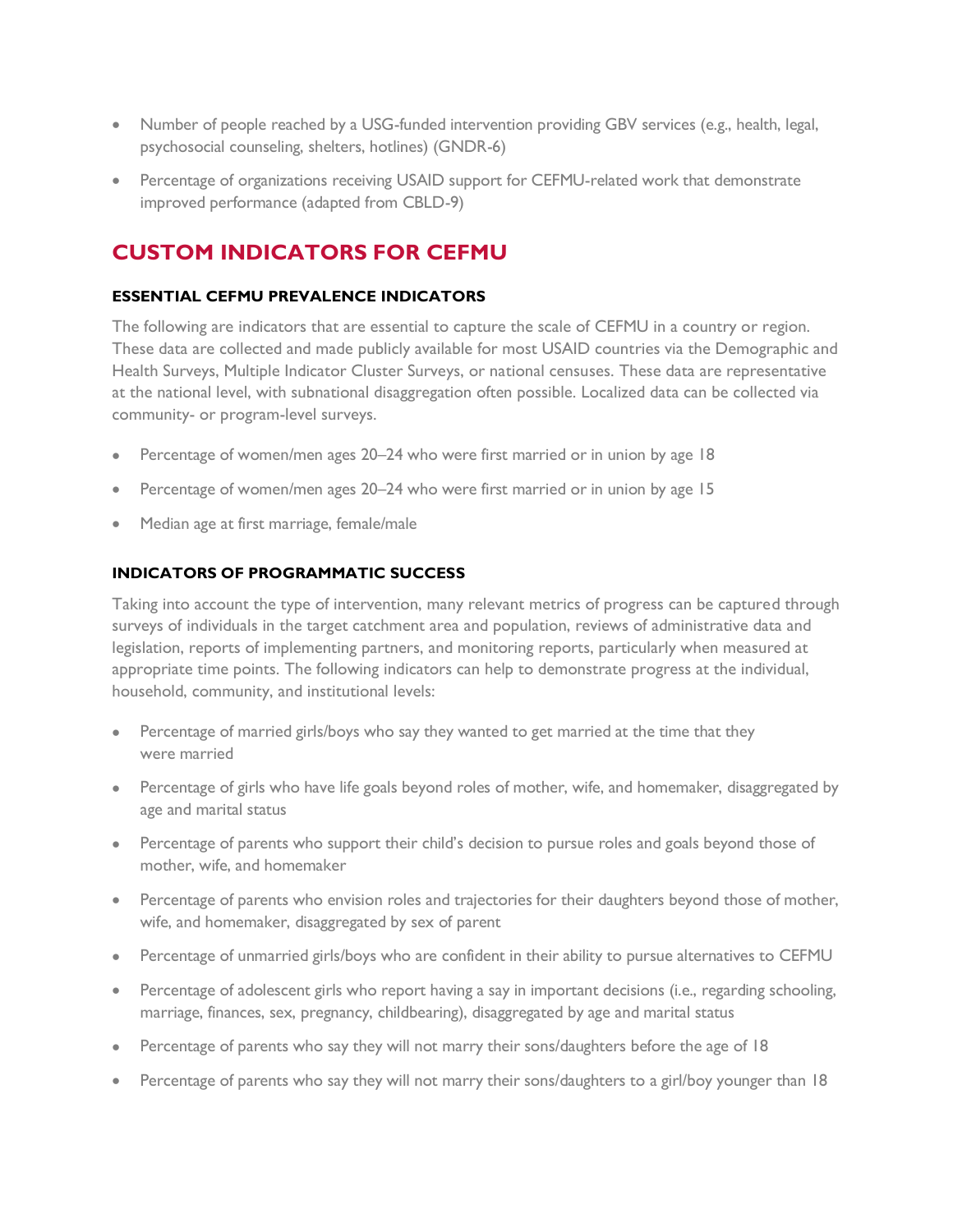- Number of national or subnational strategies or plans of action to address CEFMU
- Percentage of key stakeholders (e.g., parents, adolescents, young people, community and political leaders, and faith-based actors) who believe it is harmful to get married before age 18
- Percentage of organizations (i.e., nongovernmental organizations, local institutions, schools) receiving USAID support for CEFMU-related work that demonstrate improved performance
- Number of influential leaders (e.g., traditional, cultural, political, and faith-based actors) who have made public declarations against CEFMU and in support of alternative roles for girls
- Number of news media stories, edutainment programs, dramas, or films aired on television or radio that address CEFMU and related gender norms

#### **INDICATORS OF PROGRESS TOWARD IMPLEMENTATION PLAN AND LEARNING AGENDA**

While the above indicators can help assess progress at the country level, the following metrics can support USAID in tracking institutional commitment to address CEFMU within missions or headquarters:

- Number of activities that incorporate CEFMU prevention or response (new and existing), disaggregated by sector and Operating Unit
- Amount of funding invested in CEFMU prevention or response programming
- Number of partnerships USAID engages in on CEFMU, by type of partner (i.e., funder, government, private sector, implementing partner, community-based organization)
- Number of governments USAID supports to develop or implement CEFMU laws, policies, and implementation plans
- Number of research studies funded to build evidence on CEFMU, disaggregated by sector and Operating Unit
- Number of new trainings or materials (e.g., toolkits, how-to notes, and fact sheets) developed to expand capacity within USAID or to communicate best practices on CEFMU, within and outside the Agency
- Number of USAID staff, implementing partners, and host country government officials trained on CEFMU prevention and/or response

Additional, sector-specific indicators for CEFMU prevention and response are available in USAID's Child, Early, and Forced Marriage Resource Guide.<sup>1</sup>

<sup>1</sup> Glinski AM, Sexton M, and Meyers L. Washington, DC: The Child, Early, and Forced Marriage Resource Guide. Task Order, Banyan Global: 2015. Available from: [https://www.usaid.gov/documents/1865/child-early](https://www.usaid.gov/documents/1865/child-early-and-forced-marriage-resource-guide)[and-forced-marriage-resource-guide.](https://www.usaid.gov/documents/1865/child-early-and-forced-marriage-resource-guide)